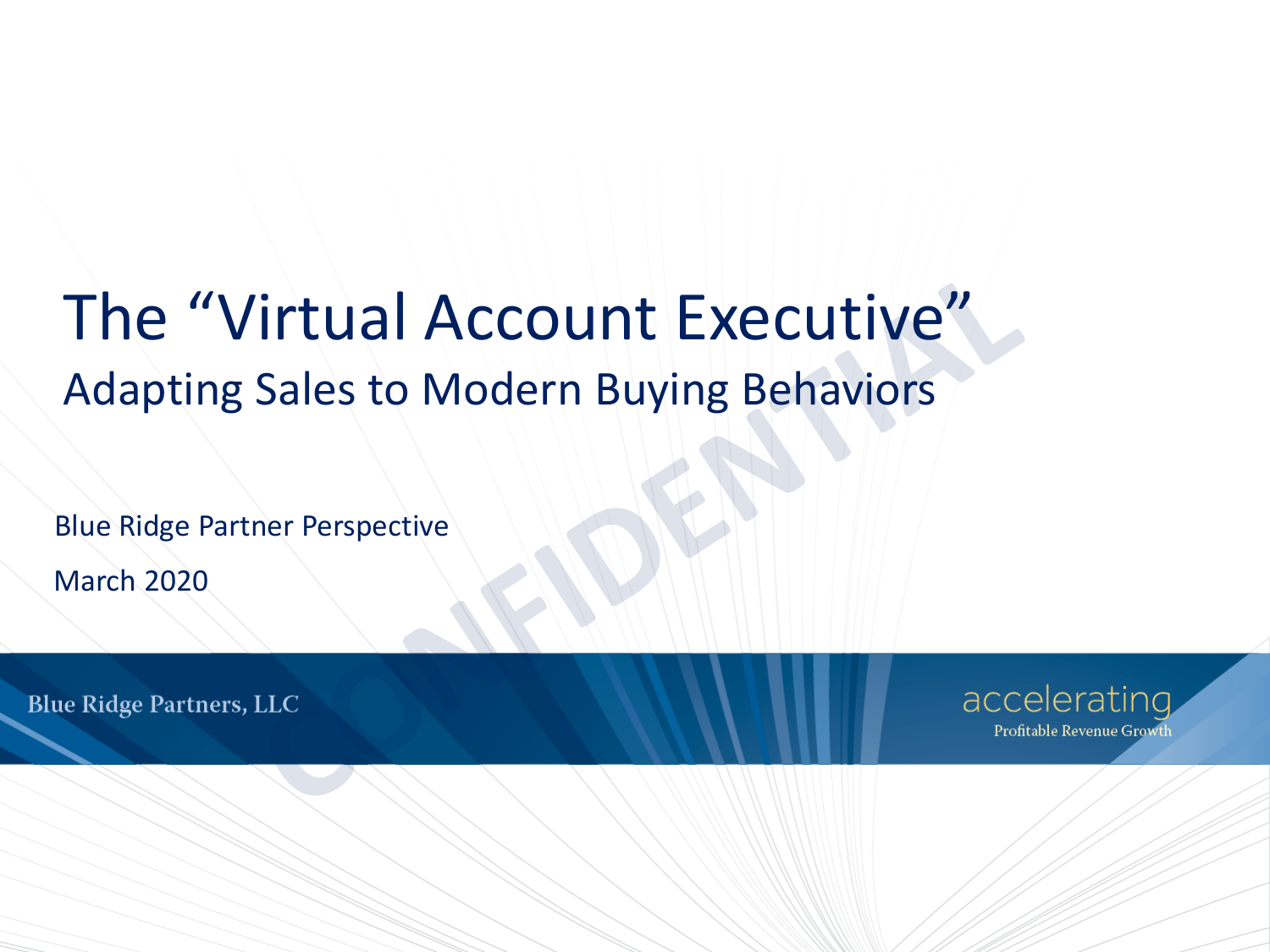## Evolution of the Virtual AE Sales Model

acceleratinc Profitable Revenue Growt

- » Changing customer buying behavior, new 'as-a-service' products, and the ability to "enable" the sales team are requiring companies to rethink the sales model for certain products and market sectors:
	- **1. Buyers more sophisticated and conducting their own pre-sale research increases the importance of** low cost, early engagement, e.g., driving early hand raising; importance of buyer / seller relationship declining
	- **2. 'As-a-service' consumption models becoming prevalent across markets** reduces initial decision commitment levels and shifting risk from the pre-sale decision (buyer) to post-sale adoption (seller)
	- **3. Sales enablement technology**, e.g., automation and specialization provides "at your fingertips" customer, product and specialized knowledge improving sales efficiency and effectiveness
- » These customer and product shifts are driving companies to explore new approaches to selling, including the "Virtual AE" model
- » To achieve it's potential, the Virtual AE sales model has to be more than expanding inside-sales to encompass larger mid-market and enterprise sales, or telling a traditional field sales team to just work from home and minimize travel
- » To be successful we believe that the Virtual AE has to be treated as a truly new sales model that needs to be custom designed for the targeted customer segments and particular products / services to be sold to the customers in those segments

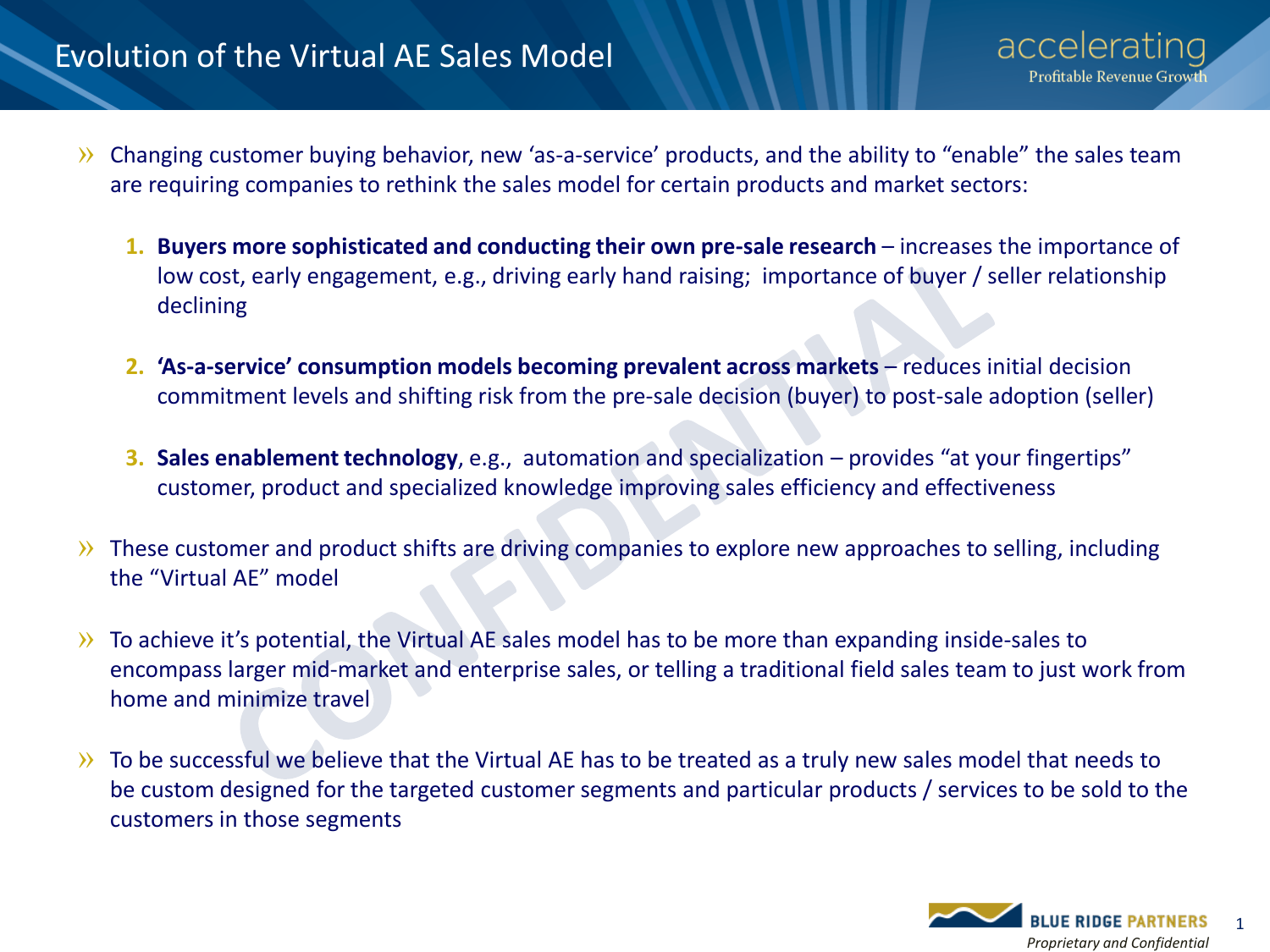## Technology sales have traditionally had high cost field based sales reps or significantly lower cost inside sales teams

## accelerating **Profitable Revenue Growth**



- » Used as a supplement for simple items (e.g., replacement parts, lead qualification)
- » Supports a scripted process, but only effective for simpler transactions
- » Team can be managed tightly on both revenue and activity metrics
- » Highly scripted sales process
- » Sells simpler, lower cost products to typically SMB / midmarket
- » Lower cost resource and easier to manage

## **Inside sales Traditional Field Sales**



- » AE is gatekeeper; relies on internal network to get it done
- Incentives to align behavior w/corporate goals
- » Tools (e.g., CRM) built in silos used primarily to create visibility into historical activity / pipeline
- » Highly linear sales process, step 1, 2, 3….
- » Large complex deals big game hunter
- » High cost resource requiring dynamic management

Result can be a highly variable process (e.g., similar deals with different timelines, AEs with similar territories and different results/product mixes) – but historically has been best alternative

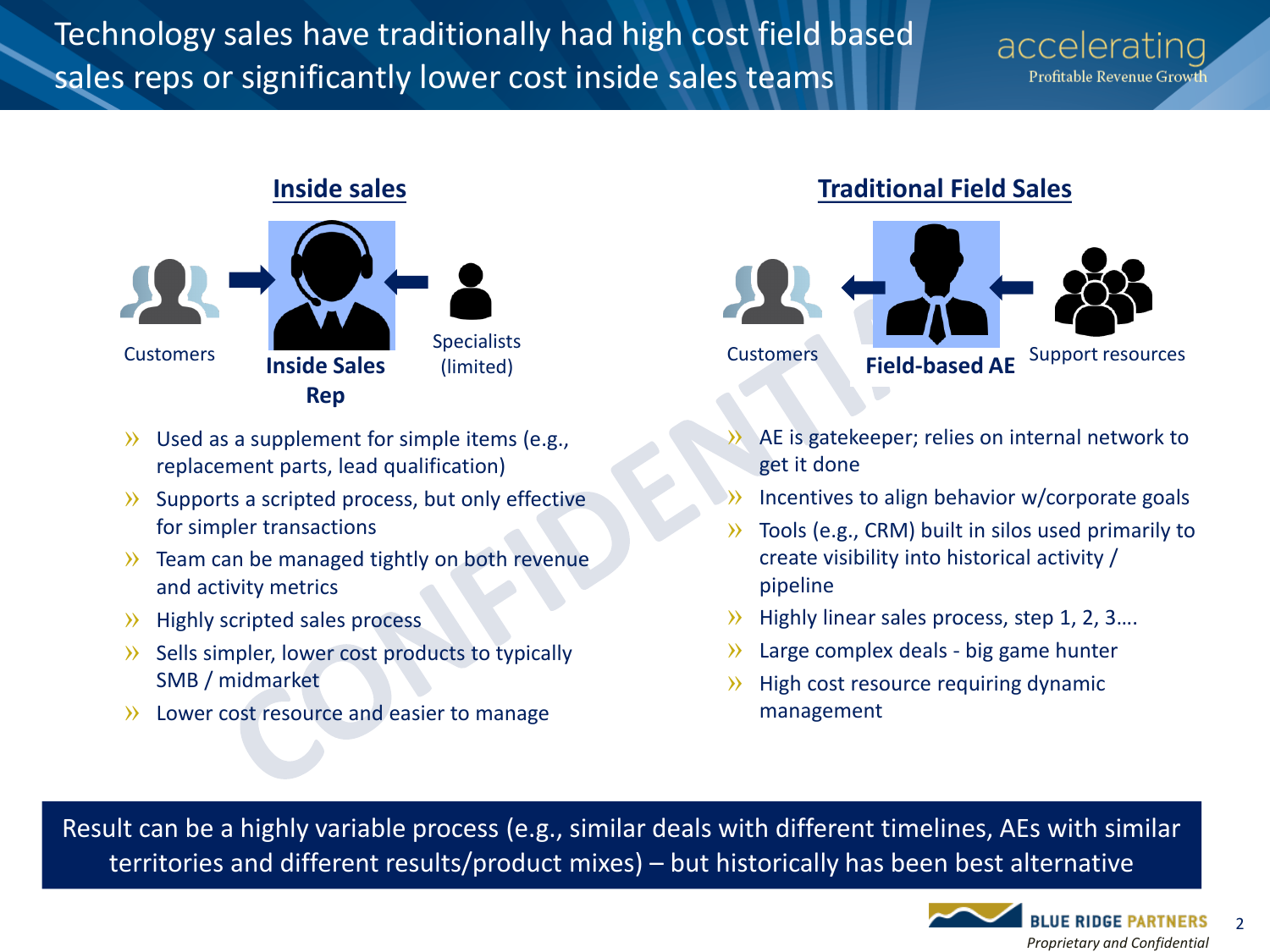#### The Virtual AE role can leverage the best of the traditional Inside accelerating Sales and Field Sales Profitable Revenue Growth



- » New role and responsibilities, significantly different from traditional inside sales or field sales
- » Highly enabled with rich information and collaboration technology
- » Dynamic specialist support
- » Not scripted, but highly structured
- » Can support co-location or virtual, with co-location being easier to manage
- » Medium cost resources with typically higher cost information and technology required to enable the Virtual AE

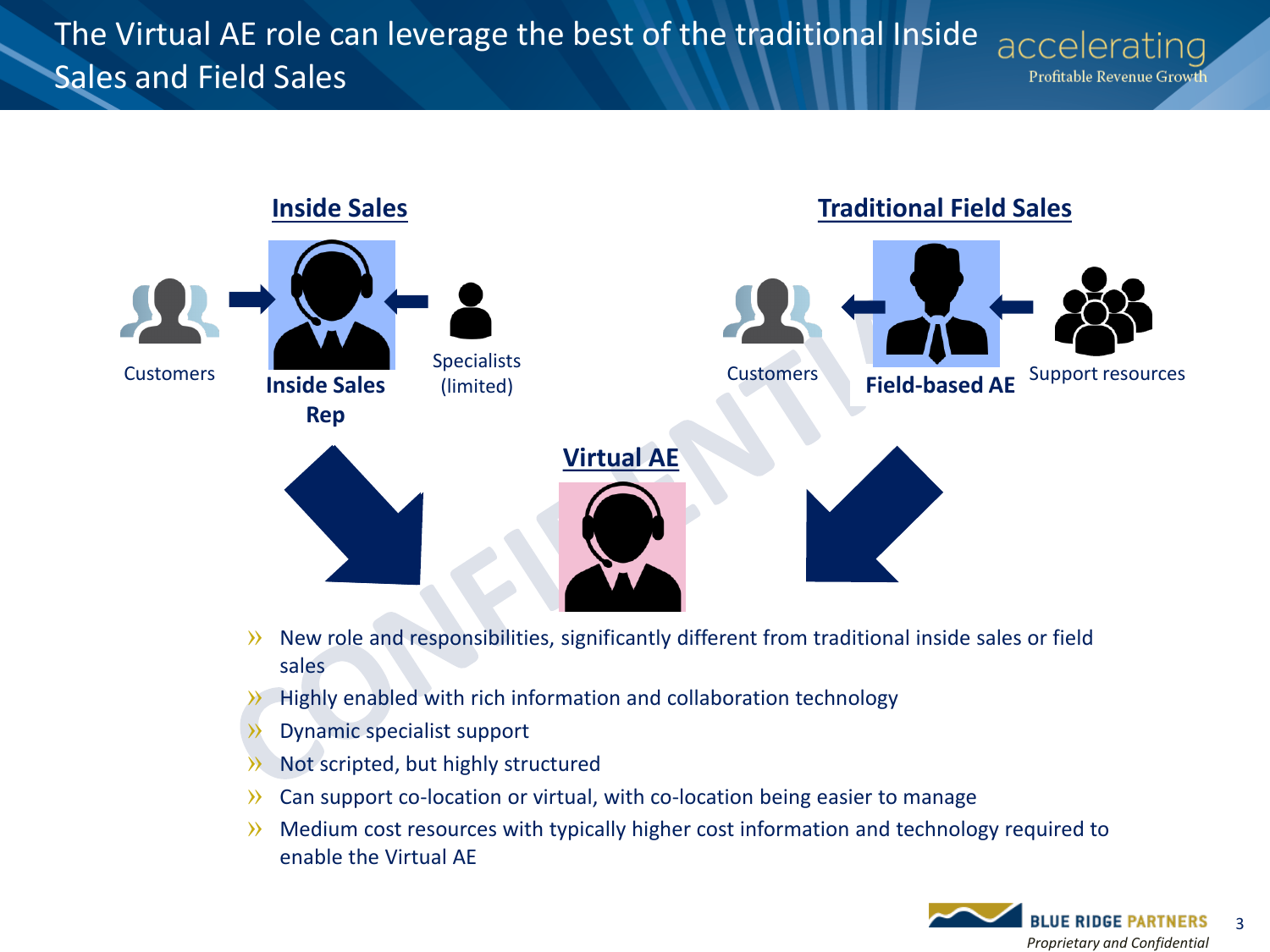### The Virtual AE – a fundamental transformation, neither traditional accelerating field nor inside sales Profitable Revenue Growth

## **Virtual AE - Future State Technology Sales Process**



### **Key Attributes of the Virtual AE Model**

- » Engagement aligned to customer's preferences, including expanded inbound marketing, self-serve research
- » AEs interacting remotely where effective, possibly fully automated at times
- » Support resources more specialized and leveraged remotely, dynamically
- » Customer-facing roles segmented; success taking a prominent position
- » New or expanded operations and analytic support functions
- » Process and next steps driven by automated, AI tools
- » Result: Greater effectiveness, scalability and cost efficiency

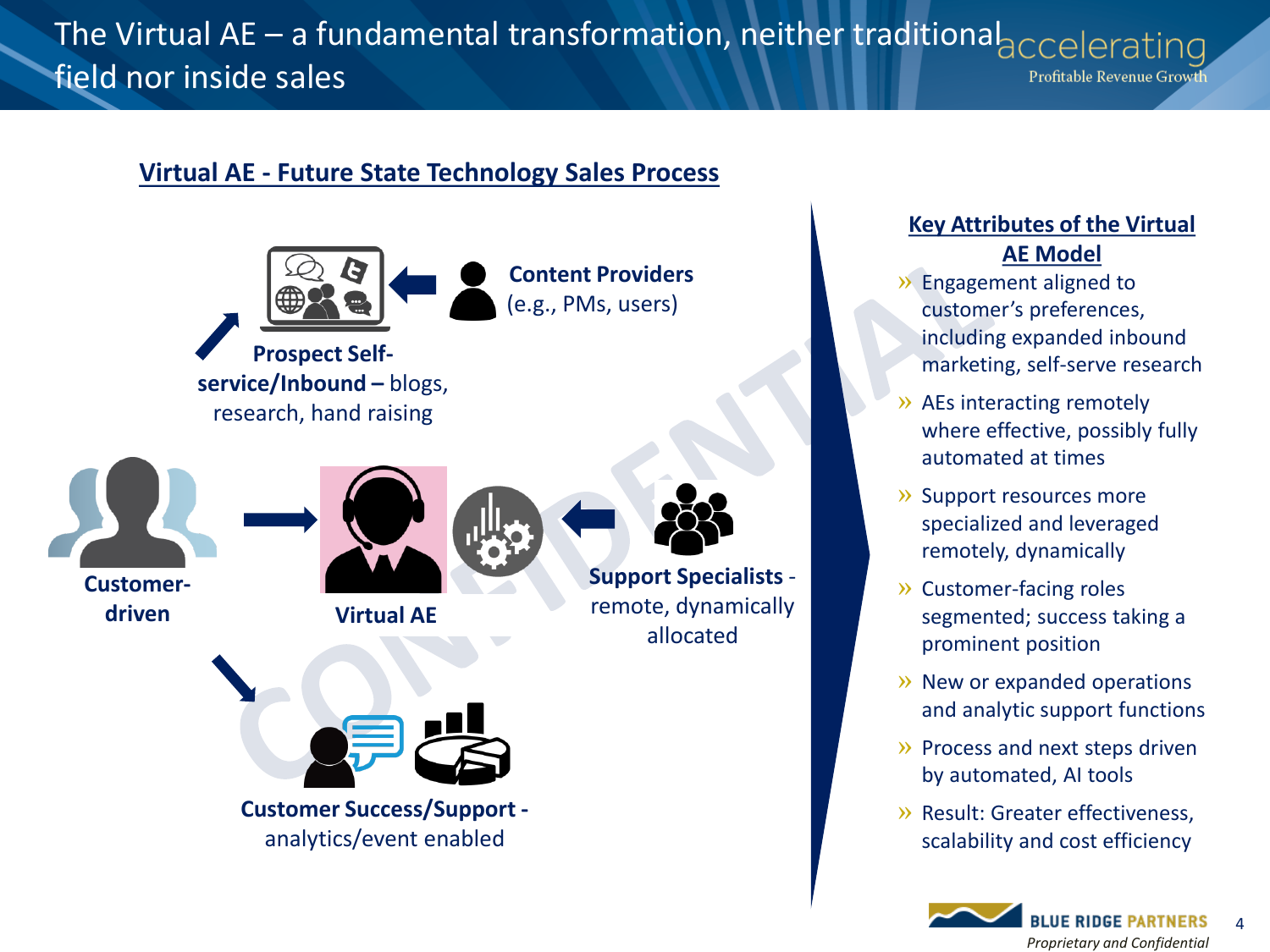## The Virtual AE sales model impacts the organization on four dimensions

- » **Scope of activities changes**  e.g., traditional activity educating the customer is diminished
- $\rightarrow$  **New activities are needed** e.g., activity to facilitate adoption and maximize usage / renewal rate
- » **Traditional roles can be further segmented / specialized** – e.g., greater industry specialization can be created in the technical support function by allocating virtual resources by industry
- » **New talent**  frequently required with different skills, motivation and personalities

## **Roles Structure & Incentives**

- » **Physical location options (for certain roles) expand**  e.g., field roles may be migrated to a central location or to a distributed but virtual configuration
- » **Quota assignments and levels change**  e.g., renewals quota may align to a different role, sales quotas may (eventually) represent a lower share of compensation
- » **MBOs are needed to motivate behaviors**  e.g., success role may have MBOs to help identify and develop cross-sell opportunities

## **Systems & Data Skills & Culture**

- » **Systems migrate from 'reporting on workflow' to 'driving workflow'** – e.g., traditional CRM logs/reports on activities completed; modern sales enablement becomes an expert system driving activity
- » **Data used to enhance effectiveness**  e.g., outside data from LinkedIn is pulled in to trigger activities based on role changes, system usage data is captured and analyzed to identify patterns that can enhance success
- » **Collaboration becomes more dynamic, shared** e.g., email replaced by collaboration tools

- » **Skills necessary for success in a given role shift**  e.g., traditional personal relationship skills in sales may be usurped by skills to carry on an effective virtual, datadriven interaction
- » **Management skills shift**  from field-base ride-alongs and coaching to call center-like leadership
- » **Culture becomes less 'heroic', more supportive**  e.g., shift from sales controlling the process to systems / analytics orchestrating the process impacts culture

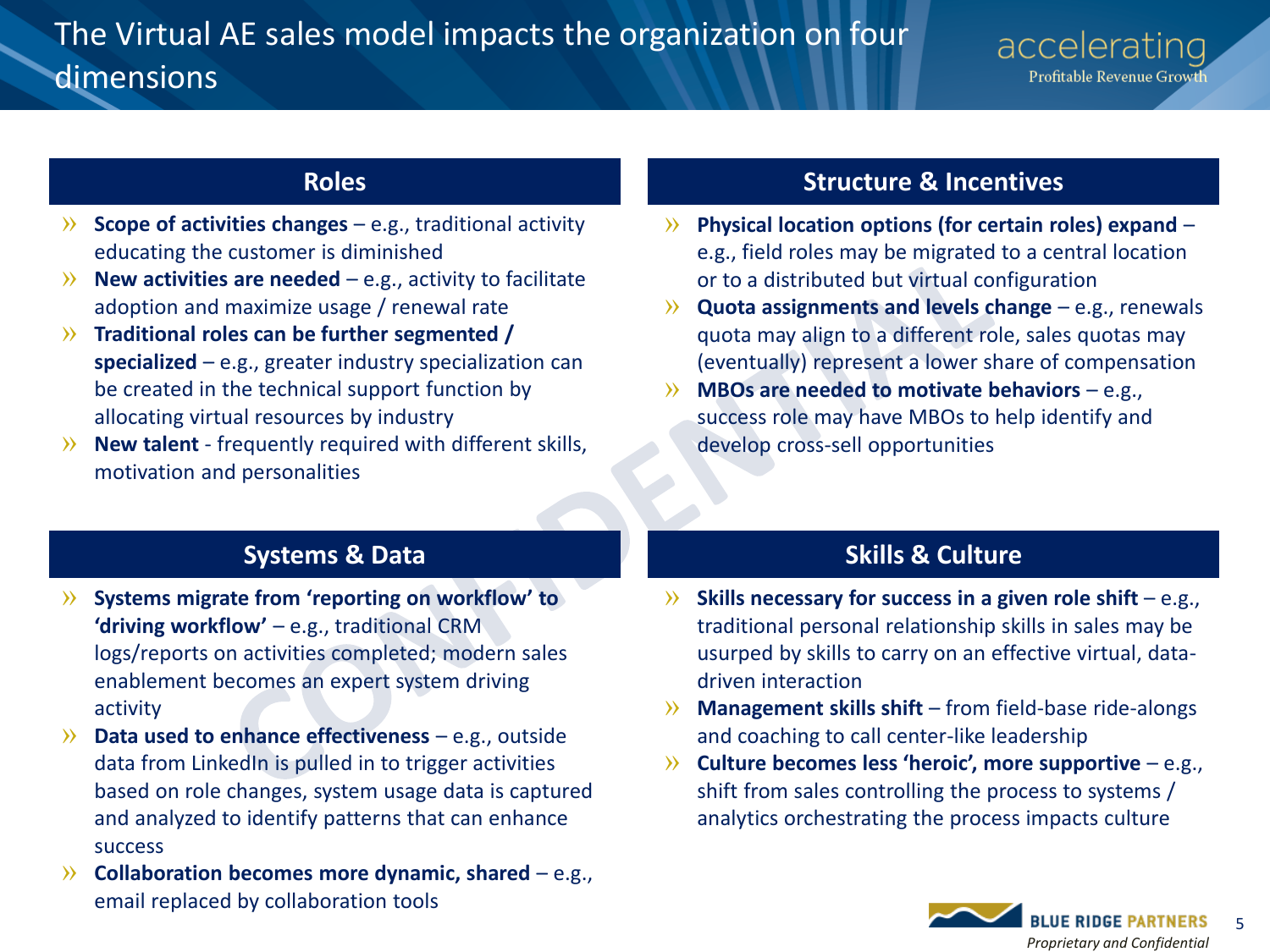## The Virtual AE model has the potential to simultaneously improve effectiveness, enhance scalability and reduce cost

accelerating Profitable Revenue Growth

*Proprietary and Confidential*

6

| <b>Category</b>        | <b>Benefit</b>                                              | <b>Explanation / Examples</b>                                                                                                                                                                                     |
|------------------------|-------------------------------------------------------------|-------------------------------------------------------------------------------------------------------------------------------------------------------------------------------------------------------------------|
| <b>Effectiveness</b>   | <b>Higher individual</b><br>rep productivity                | Virtual model can increase productivity by increasing selling<br>$\gg$<br>time, creating repeatability and discipline<br>Analytics and automation improve selling steps<br>$\gg$                                  |
|                        | <b>Greater ability to</b><br>monitor and<br>manage the team | Resources can be centrally located for transparency<br>$\gg$<br>Automated processes are by necessity more accurately defined,<br>$\gg$<br>instrumented and tracked                                                |
| <b>Scalability</b>     | <b>Reduced time to</b><br>onboard / train                   | New reps can be trained, monitored, and supported effectively<br>$\gg$<br>due to central location and more scripted / analytical selling<br>process                                                               |
|                        | <b>Increased specialist</b><br>leverage                     | Specialist resources can be accessed and allocated more<br>efficiently to a centralized rep team                                                                                                                  |
| <b>Cost efficiency</b> | Less travel time /<br>expense                               | Non-commuting travel time can be ~15% of total time for<br>$\gg$<br>traditional field sales organizations<br>Travel expenses vary by company/industry but are easily know<br>$\gg$<br>and virtually 100% variable |
|                        | <b>Lower cost</b><br><b>resources</b>                       | Pay rates for virtual reps are typically below those for traditional<br>$\gg$<br>field sales but above those for inside sales<br><b>BLUE RIDGE PARTNERS</b>                                                       |